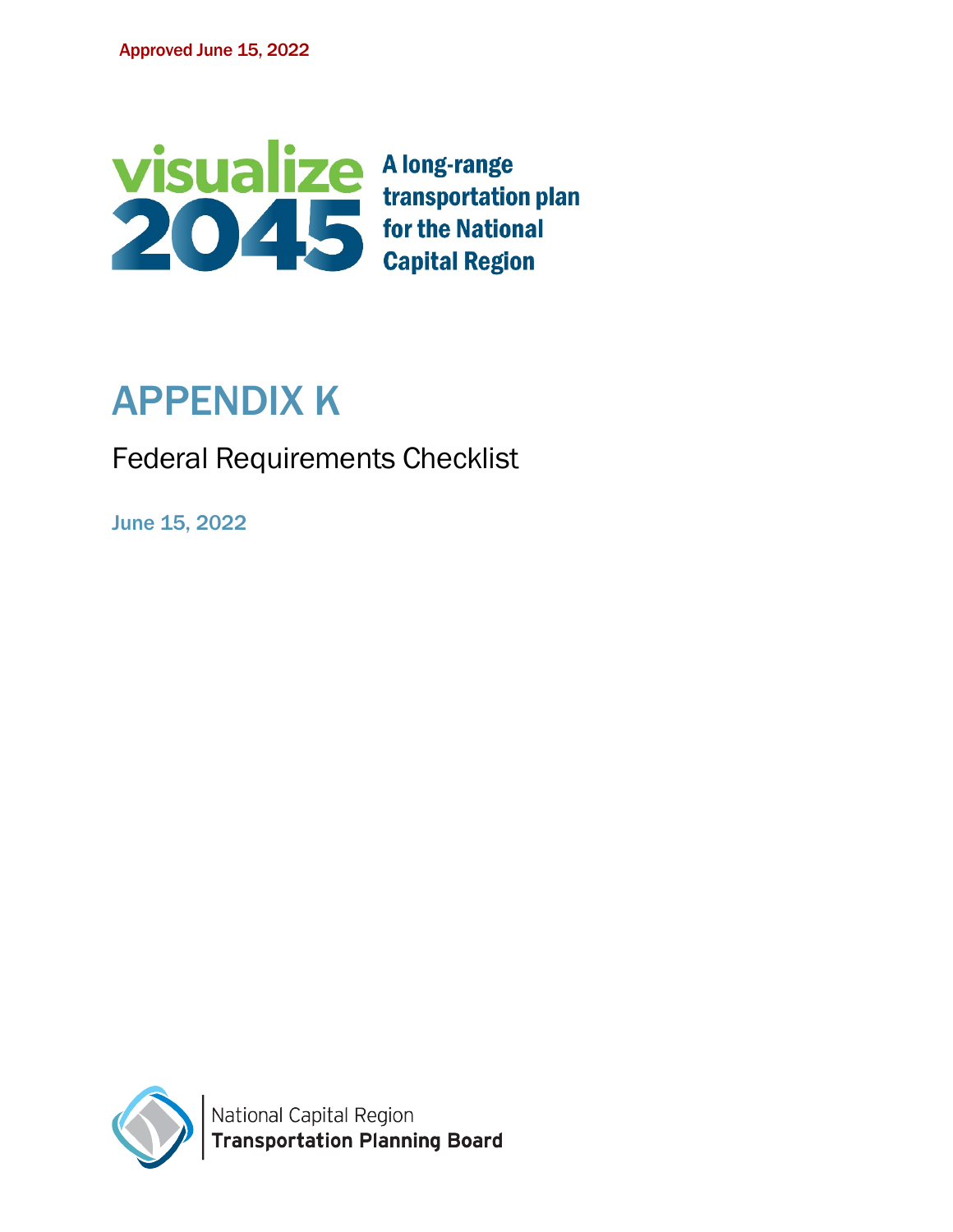

## FEDERAL REQUIREMENTS CHECKLIST FOR THE VISUALIZE 2045 UPDATE (2022) LONG-RANGE TRANSPORTATION PLAN FOR THE NATIONAL CAPITAL REGION

June 15, 2022

### ABOUT VISUALIZE 2045 & THE TPB

Visualize 2045 is the federally required long-range transportation plan for the National Capital Region. It identifies and analyzes all regionally significant transportation investments planned through 2045 to help decision makers and the public "visualize" the region's future.

Visualize 2045 is developed by the National Capital Region Transportation Planning Board (TPB), the federally designated metropolitan planning organization (MPO) for metropolitan Washington. It is responsible for developing and carrying out a continuing, cooperative, and comprehensive transportation planning process in the metropolitan area. Members of the TPB include representatives of the transportation agencies of the states of Maryland and Virginia and the District of Columbia, 24 local governments, the Washington Metropolitan Area Transit Authority, the Maryland and Virginia General Assemblies, and nonvoting members from the Metropolitan Washington Airports Authority and federal agencies. The TPB is staffed by the Department of Transportation Planning at the Metropolitan Washington Council of Governments (COG).

### **CREDITS**

Editor: Stacy Cook, Department of Transportation Planning (DTP)

Contributing Editors: Lyn Erickson, Director of Plan Development and Coordination, DTP Jane Posey, DTP Eric Randall, DTP Leo Pineda, II, DTP Sarah Bond, DTP

#### ACKNOWLEDGEMENTS

Special thanks to the many other TPB and regional staff who worked together to produce the 2022 update to Visualize 2045.

#### ACCOMMODATIONS POLICY

Alternative formats of this document are available upon request. Visit [www.mwcog.org/accommodations](http://www.mwcog.org/accommodations) or call (202) 962-3300 or (202) 962-3213 (TDD).

### TITLE VI NONDISCRIMINATION POLICY

The Metropolitan Washington Council of Governments (COG) operates its programs without regard to race, color, and national origin and fully complies with Title VI of the Civil Rights Act of 1964 and related statutes and regulations prohibiting discrimination in all programs and activities. For more information, to file a Title VI related complaint, or to obtain information in another language, visit www.mwcog.org/nondiscrimination or call (202) 962-3300.

El Consejo de Gobiernos del Área Metropolitana de Washington (COG) opera sus programas sin tener en cuenta la raza, el color, y el origen nacional y cumple con el Título VI de la Ley de Derechos Civiles de 1964 y los estatutos y reglamentos relacionados que prohíben la discriminación en todos los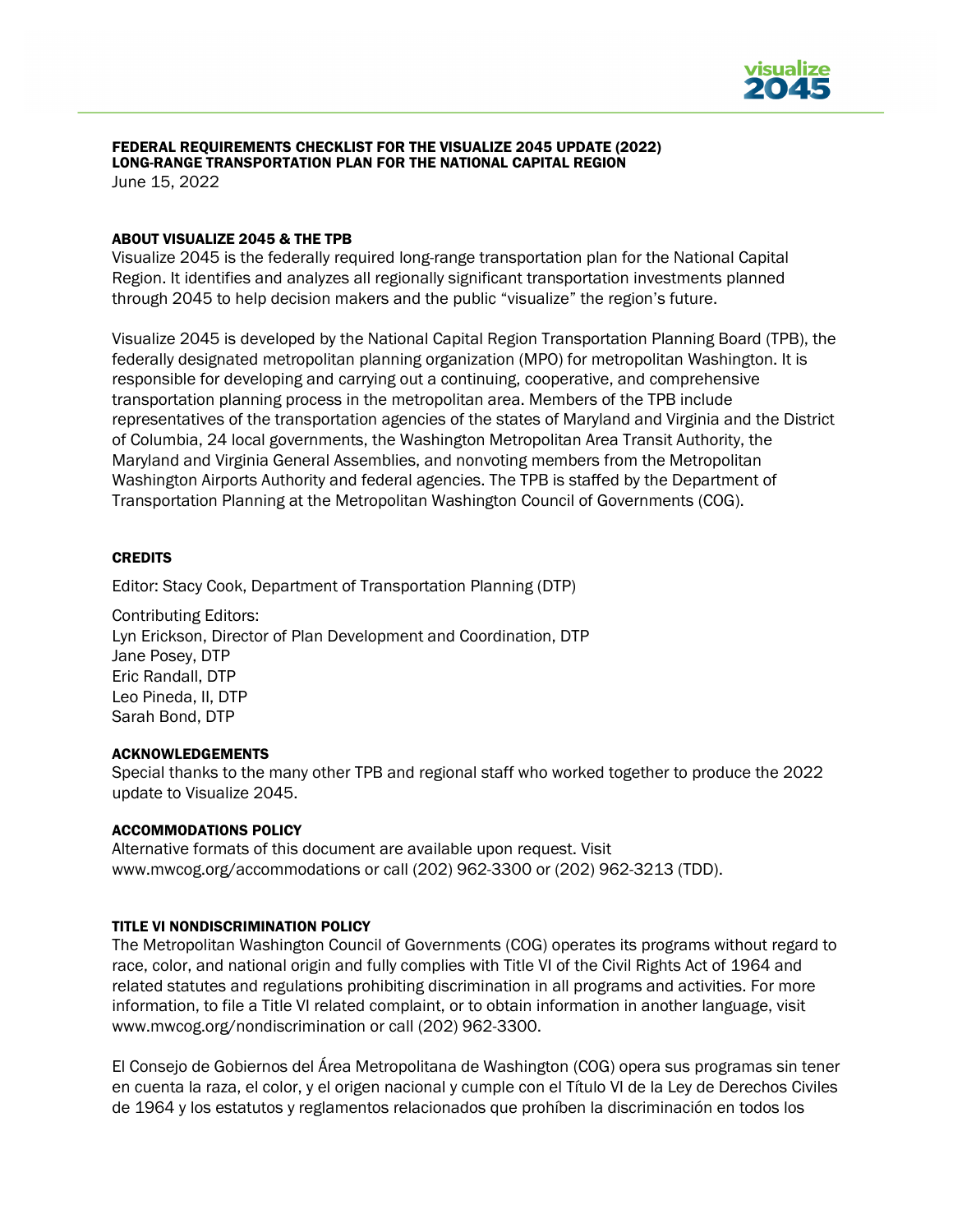

programas y actividades. Para más información, presentar una queja relacionada con el Título VI, u obtener información en otro idioma, visite www.mwcog.org/nondiscrimination o llame al (202) 962- 3300.

Copyright © 2022 by the Metropolitan Washington Council of Governments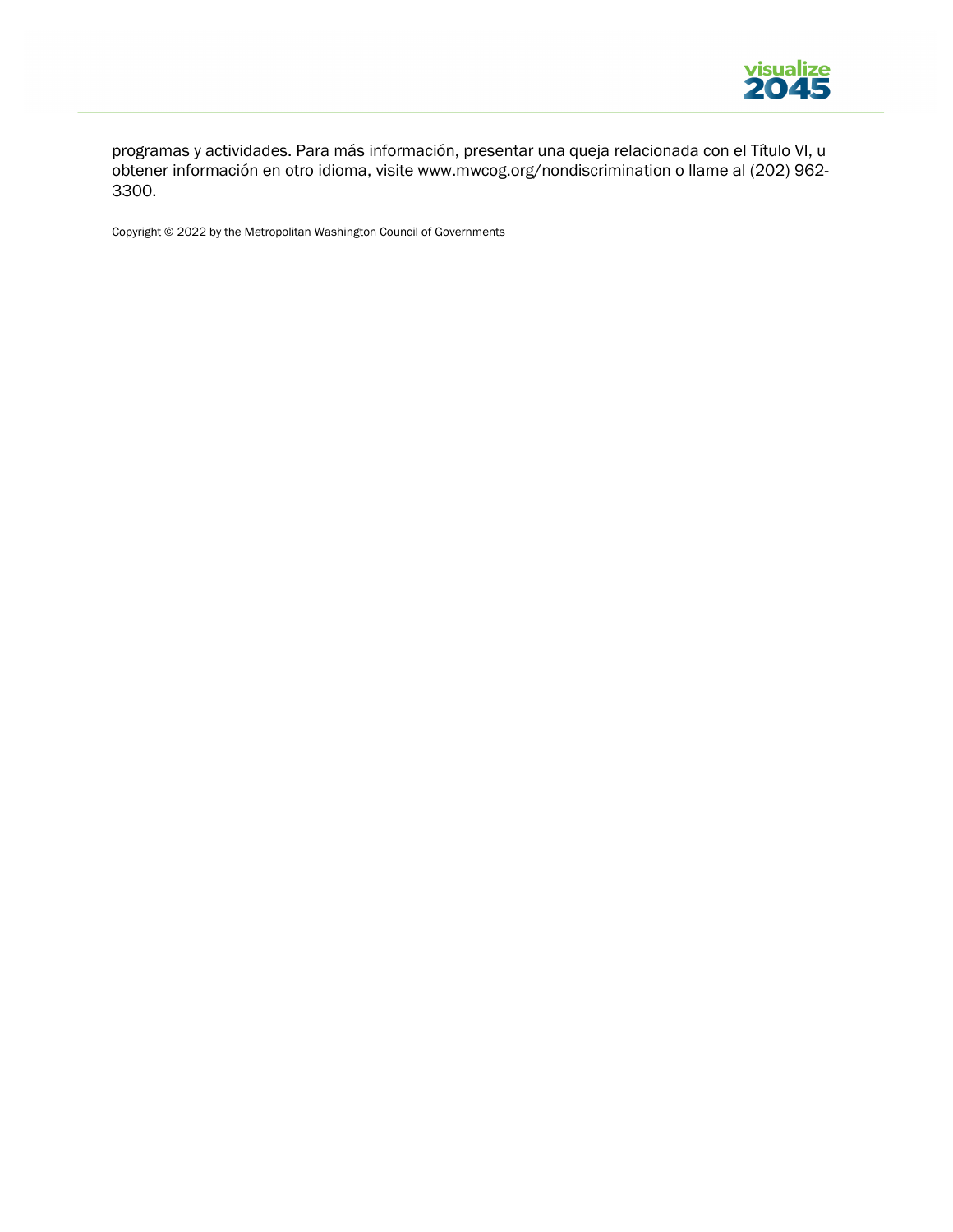

## TABLE OF CONTENTS

VISUALIZE 2045, 2022 UPDATE - FEDERAL REQUIREMENTS CHECKLIST 1

## FIGURES AND TABLES

TABLE 1 – FEDERAL REQUIREMENTS CHECKLIST 1 1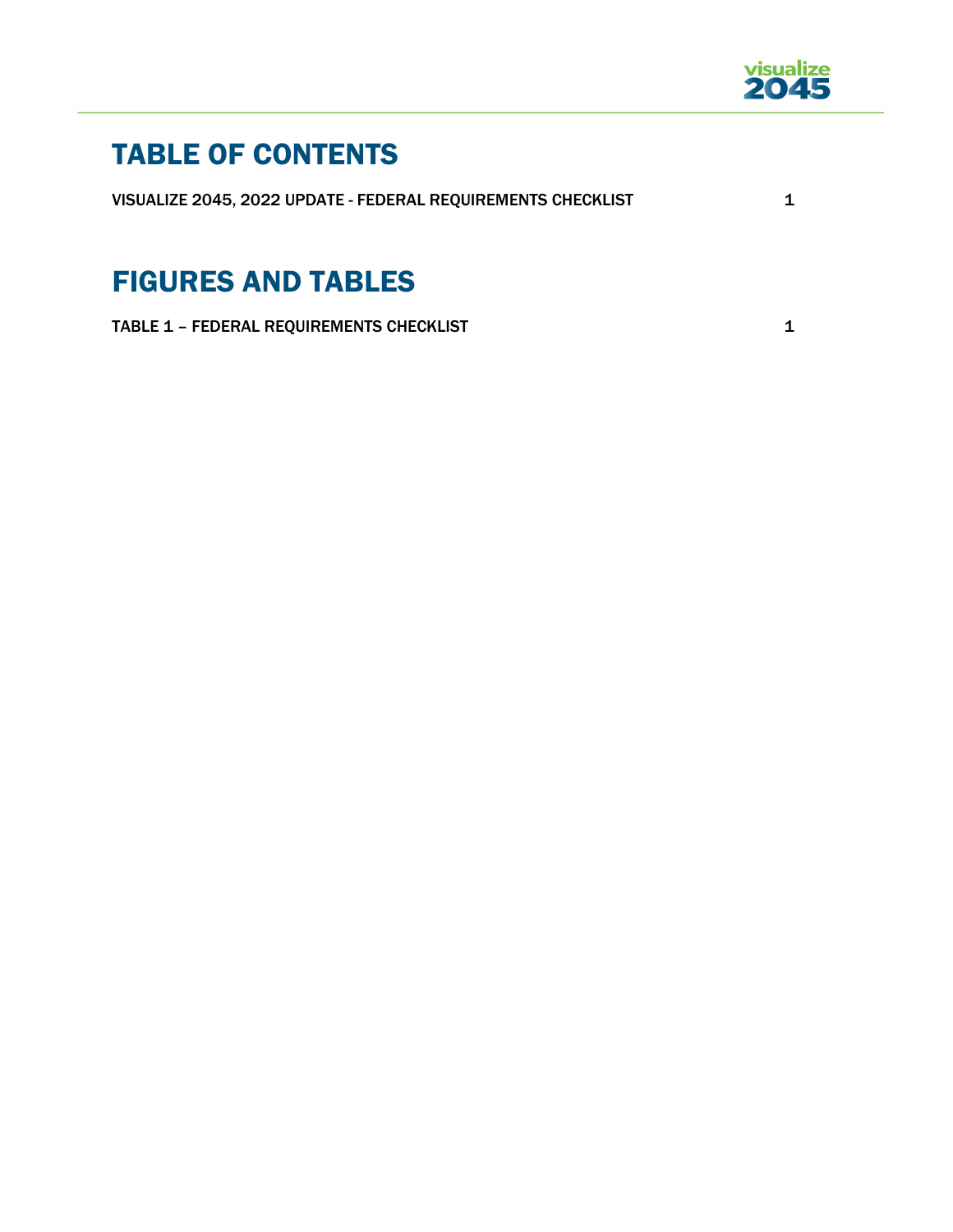

## VISUALIZE 2045 2022 UPDATE - FEDERAL REQUIREMENTS CHECKLIST

This checklist includes applicable federal requirements to the TPB based on the USDOT's May 27, 2016, [final planning rule.](https://www.gpo.gov/fdsys/pkg/FR-2016-05-27/pdf/2016-11964.pdf) The 21 items in this checklist are not an exhaustive list of requirements for the MPO process nor plan.

| #              | <b>Regulatory</b><br>citation<br>(23 CFR) | Key content of requirement                                                                                                                                                                                                                 | Comments, including where in plan                                                                                                                                                                                                                                                                                                                                                                                                                                                                                                                                                                                                                                                                                                                                                                                                                                                                  |
|----------------|-------------------------------------------|--------------------------------------------------------------------------------------------------------------------------------------------------------------------------------------------------------------------------------------------|----------------------------------------------------------------------------------------------------------------------------------------------------------------------------------------------------------------------------------------------------------------------------------------------------------------------------------------------------------------------------------------------------------------------------------------------------------------------------------------------------------------------------------------------------------------------------------------------------------------------------------------------------------------------------------------------------------------------------------------------------------------------------------------------------------------------------------------------------------------------------------------------------|
| $\mathbf 1$    | 450.324(a)                                | The long-range transportation<br>plan ("plan") has no less than<br>a 20-year planning horizon.                                                                                                                                             | Visualize 2045 has a 23-year planning horizon: 2023 to 2045.                                                                                                                                                                                                                                                                                                                                                                                                                                                                                                                                                                                                                                                                                                                                                                                                                                       |
| $\overline{2}$ | 450.324(b)                                | The plan includes both long-<br>range and short-range<br>strategies/actions that provide<br>for the development of a safe<br>and integrated multimodal<br>transportation system to<br>address current and future<br>transportation demand. | Visualize 2045 includes both long- and short-range strategies and<br>actions that address this requirement, as demonstrated by projects in<br>the constrained element (Chapter 7), the TPB policy framework (Chapter<br>3) and the Strategies for Brighter Future Chapter (6) which includes a<br>description of the TPB's endorsed Aspirational Initiatives<br>In response to the TPB's December 2020 Technical Inputs Solicitation,<br>project sponsors answered questions about how projects advance the<br>TPB's goals, priority strategies, and the federal planning factors. Chapter<br>7 summaries these responses in table 7.2-7.9 and full responses can be<br>found online:<br>https://www.mwcog.org/documents/2021/05/12/information-to-<br>support-board-action-on-the-update-to-visualize-2045-regional-and-<br>federal-policy-alignment-for-all-capital-projects-tpb-visualize-2045/ |
| 3              | 450.324 (f)(11)(vi)                       | If the applicable State<br>Implementation Plans (SIPs)<br>include transportation control<br>measures (TCMs), the MPO<br>should coordinate the plan                                                                                         | The currently active SIPs do not include any transportation control<br>measures. However, Appendix G of the Visualize 2045 Air Quality<br>Conformity report documents the completion of all TCMs from all<br>previous SIPs.                                                                                                                                                                                                                                                                                                                                                                                                                                                                                                                                                                                                                                                                        |

### Table 1 – Federal Requirements Checklist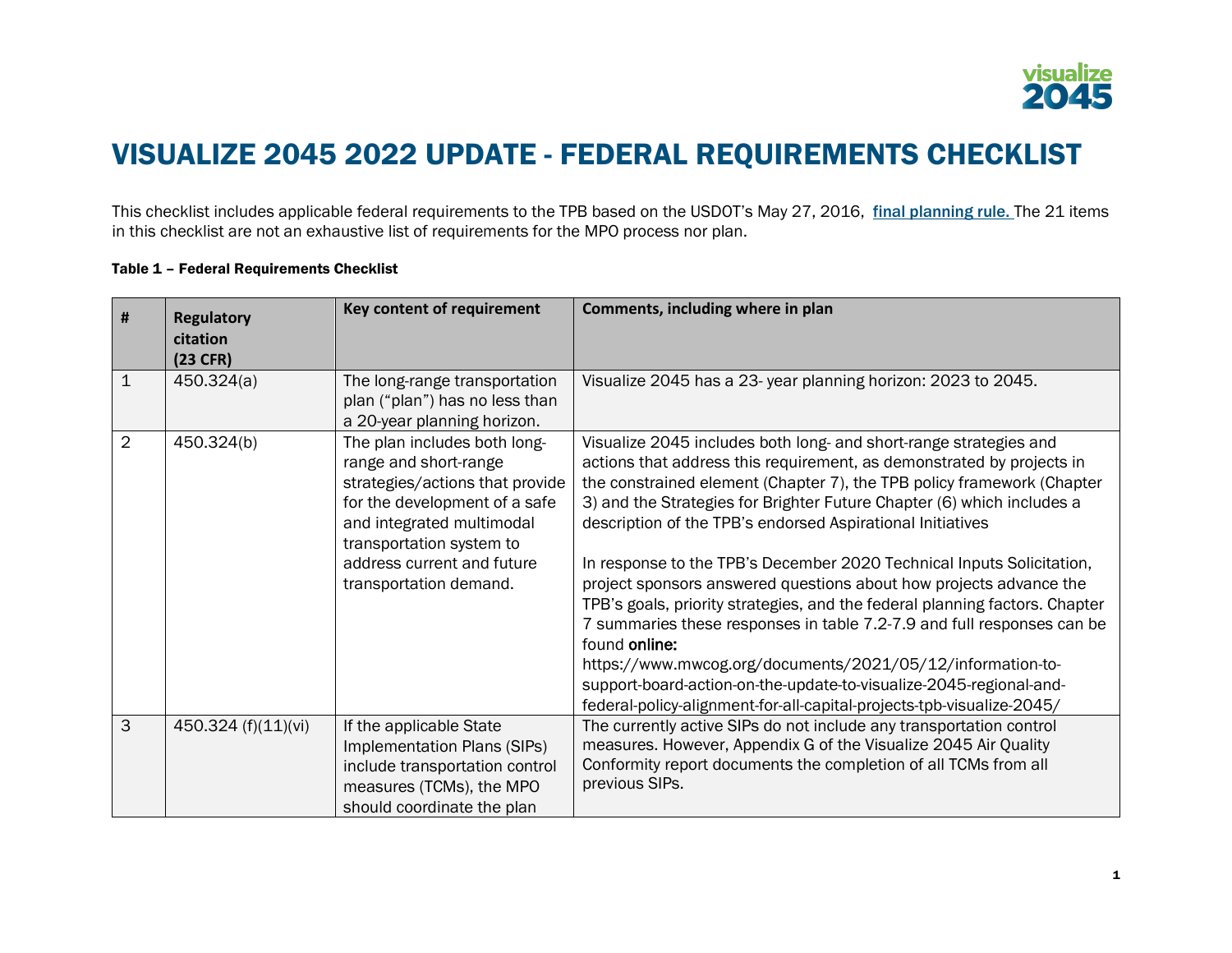

|                |                                                                                                                                                                                                | development with process for                                                                                                                                                                                                                                                                                                                                                                                                                                                                                        |                                                                                                                                                                                                                                                                                                                                                                                                                                                                                                                                                                                                                                                                                                                                                                                                                                                                                                                                                                                                                                                                                                                                                                                                                                                   |
|----------------|------------------------------------------------------------------------------------------------------------------------------------------------------------------------------------------------|---------------------------------------------------------------------------------------------------------------------------------------------------------------------------------------------------------------------------------------------------------------------------------------------------------------------------------------------------------------------------------------------------------------------------------------------------------------------------------------------------------------------|---------------------------------------------------------------------------------------------------------------------------------------------------------------------------------------------------------------------------------------------------------------------------------------------------------------------------------------------------------------------------------------------------------------------------------------------------------------------------------------------------------------------------------------------------------------------------------------------------------------------------------------------------------------------------------------------------------------------------------------------------------------------------------------------------------------------------------------------------------------------------------------------------------------------------------------------------------------------------------------------------------------------------------------------------------------------------------------------------------------------------------------------------------------------------------------------------------------------------------------------------|
| $\overline{4}$ | 450.324(e),<br>450.324(f)(1)                                                                                                                                                                   | developing the TCMs.<br>The MPO, the State(s), and the<br>public transportation<br>operator(s) shall validate data<br>used in preparing other<br>existing modal plans for<br>providing input to the plan.<br>The Plan shall use the latest<br>available estimates and<br>assumptions for population,<br>land use, travel, employment,<br>congestion, and economic<br>activity. The Plan shall include<br>current and projected<br>transportation demand of<br>persons and goods to the<br>horizon year of the plan. | Visualize 2045 uses the latest available estimates and assumptions for<br>population, households, and employment from The COG Board of<br>Directors endorsed COG's Cooperative Forecast Round 9.2 at their<br>February 9, 2021, meeting for use by TPB in the Conformity Analysis. The<br>Cooperative Forecast is described in Chapter 2. The TPB's regional travel<br>demand model forecasts demand on the region's transportation system<br>by residents and workers in both the base year (2023) and the horizon<br>year of the plan-2045 (Chapter 8). The travel demand model, which<br>includes the Cooperative Forecasts as a significant assumption, is<br>validated and used by transportation agencies and others in local<br>planning efforts for future projects and inputs to the constrained<br>element.                                                                                                                                                                                                                                                                                                                                                                                                                             |
| 5              | 450.324(a),<br>450.306(b)(1)<br>450.306(b)(2),<br>450.306(b)(3),<br>450.306(b)(4),<br>450.306(b)(5),<br>450.306(b)(6),<br>450.306(b)(7),<br>450.306(b)(8).<br>450.306(b)(9),<br>450.306(b)(10) | The MPO planning process<br>shall provide for the<br>implementation of projects<br>and strategies that address<br>the following planning factors:<br>Support the economic<br>$\bullet$<br>vitality of the metropolitan<br>area, especially by<br>enabling global<br>competitiveness,<br>productivity, and<br>efficiency;<br>Increase the safety of the<br>$\bullet$<br>transportation system for<br>motorized and non-<br>motorized users;                                                                          | Prior to the plan development, the TPB staff conducted, with consultant<br>support, a 'Strength, Weakness, Opportunities and Threats (SWOT)"<br>analysis to review of its activities across many planning areas, including<br>many of the federal planning factors. This study identified opportunities<br>to enhance regional planning. The TPB implemented numerous study<br>recommendations to inform the Visualize 2045 update, such as<br>conducting the TPB Resiliency Study.<br>These planning factors continue to help shape Visualize 2045 and<br>appear in multiple ways throughout the plan. In several ways, but most<br>specifically through reporting data on funding levels for the state of good<br>repair of the transportation system (Chapter 7), system preservation is<br>emphasized. As described in Chapter 7, Table 7.9 ("Consideration of the<br>Federal Planning Factors"), the first step in plan development is the<br>solicitation of projects for inclusion in the constrained element, and<br>implementing agencies were asked which planning factors their project<br>addressed. Throughout Chapter 6 of the Visualize 2045 document, text<br>boxes appear which link plan elements to the planning factors. Also |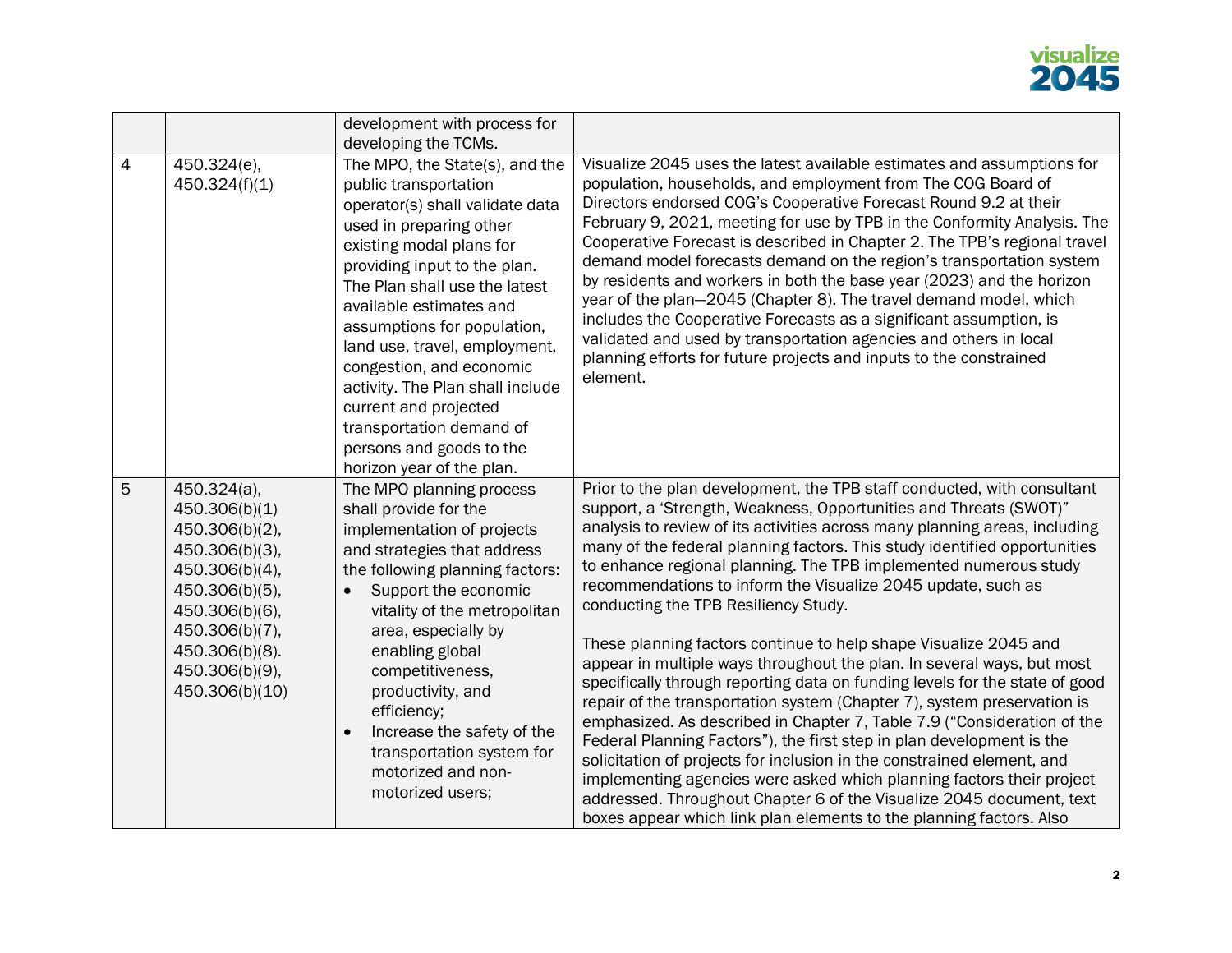

|  |  | Increase the security of<br>the transportation system<br>for motorized and non-<br>motorized users;<br>Increase accessibility and<br>mobility of people and<br>freight;<br>Protect and enhance the<br>environment, promote<br>energy conservation,<br>improve the quality of life,<br>and promote consistency<br>between transportation<br>improvements and State<br>and local planned growth<br>and economic<br>development patterns;<br>Enhance the integration<br>and connectivity of the<br>transportation system,<br>across and between<br>modes, for people and<br>freight;<br>Promote efficient system<br>management and<br>operation;<br>Emphasize the<br>$\bullet$<br>preservation of the<br>existing transportation<br>system;<br>Improve the resiliency and<br>reliability of the<br>transportation system and<br>reduce or mitigate<br>stormwater impacts of | described in Chapter 3 is the TPB policy framework which reflects many<br>of the planning factors. The sections on planning activities and strategies<br>in Chapter 6 includes a section on planning for 'Future Factors' and the<br>Federal Planning Factors. This section provides details on the TPB's work<br>on planning factors such as travel and tourism, resiliency and reliability,<br>transportation security and safety planning.<br>Also, Appendix F of this plan provides additional information on regional<br>roadway safety planning, and safety targets and progress are described<br>in Chapter 8 - Performance Planning. The TPB also conducted a new<br>study related to planning for resiliency and reliability of the transportation<br>system, described in Appendix L of this plan and a study on strategies to<br>mitigate climate change which is summarized in Appendix M.<br>The region's Planning Directors are involved in numerous aspects of<br>community planning, including economic development and tourism. The<br>TPB leadership and technical staff regularly attend the COG Planning<br>Directors meetings, often presenting information, such as information<br>about the plan and the initiatives. TPB staff have also presented on the<br>impacts of the COVID-19 pandemic in collaboration with COG staff. |
|--|--|--------------------------------------------------------------------------------------------------------------------------------------------------------------------------------------------------------------------------------------------------------------------------------------------------------------------------------------------------------------------------------------------------------------------------------------------------------------------------------------------------------------------------------------------------------------------------------------------------------------------------------------------------------------------------------------------------------------------------------------------------------------------------------------------------------------------------------------------------------------------------|--------------------------------------------------------------------------------------------------------------------------------------------------------------------------------------------------------------------------------------------------------------------------------------------------------------------------------------------------------------------------------------------------------------------------------------------------------------------------------------------------------------------------------------------------------------------------------------------------------------------------------------------------------------------------------------------------------------------------------------------------------------------------------------------------------------------------------------------------------------------------------------------------------------------------------------------------------------------------------------------------------------------------------------------------------------------------------------------------------------------------------------------------------------------------------------------------------------------------------------------------------------------------------------------------------------------------------------------------------|
|--|--|--------------------------------------------------------------------------------------------------------------------------------------------------------------------------------------------------------------------------------------------------------------------------------------------------------------------------------------------------------------------------------------------------------------------------------------------------------------------------------------------------------------------------------------------------------------------------------------------------------------------------------------------------------------------------------------------------------------------------------------------------------------------------------------------------------------------------------------------------------------------------|--------------------------------------------------------------------------------------------------------------------------------------------------------------------------------------------------------------------------------------------------------------------------------------------------------------------------------------------------------------------------------------------------------------------------------------------------------------------------------------------------------------------------------------------------------------------------------------------------------------------------------------------------------------------------------------------------------------------------------------------------------------------------------------------------------------------------------------------------------------------------------------------------------------------------------------------------------------------------------------------------------------------------------------------------------------------------------------------------------------------------------------------------------------------------------------------------------------------------------------------------------------------------------------------------------------------------------------------------------|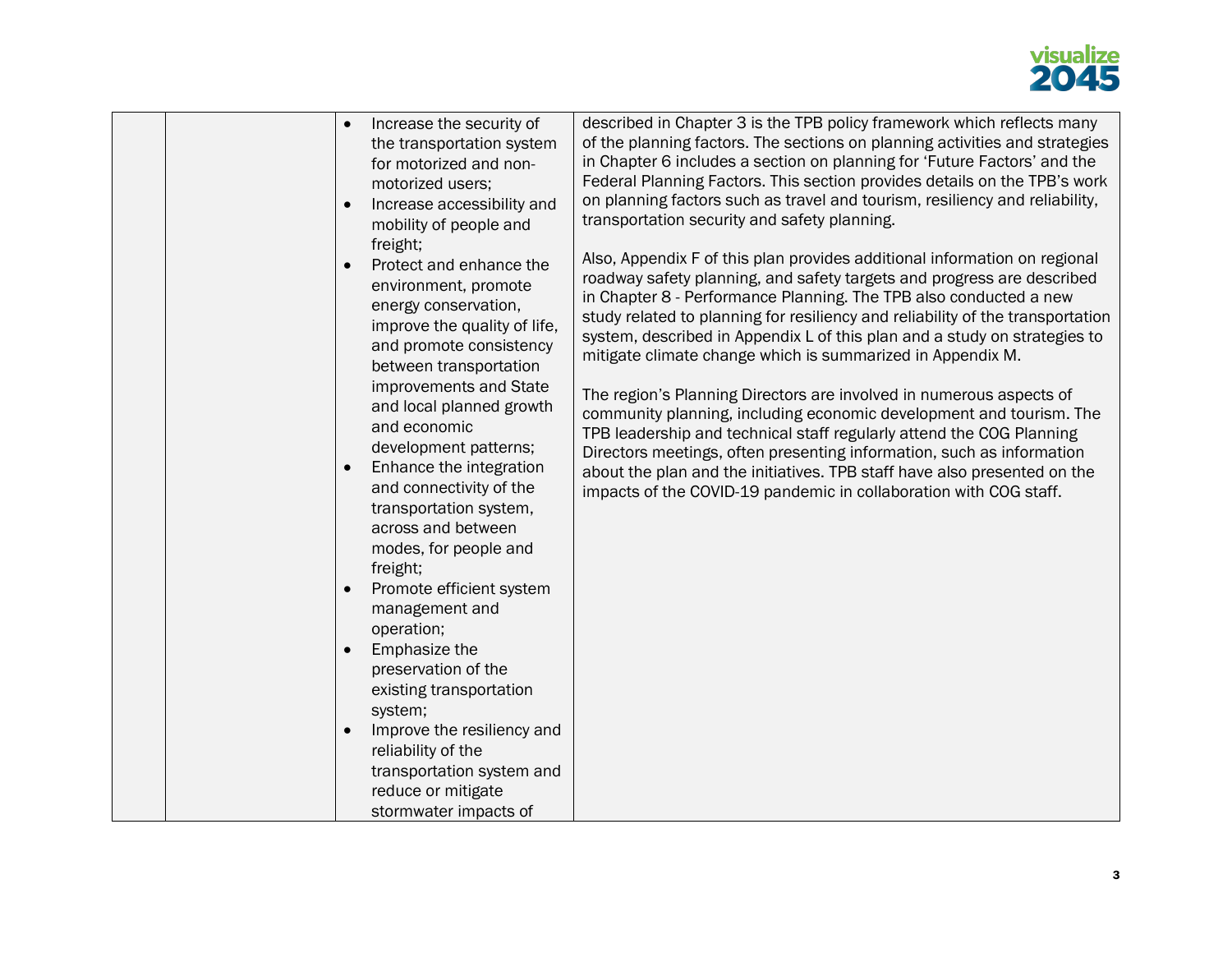

|                |               | surface transportation;<br>and<br>Enhance travel and<br>$\bullet$<br>tourism.                                                                                                                                                                          |                                                                                                                                                                                                                                                                                                                                                                                                                                                                                                                                                                                                       |
|----------------|---------------|--------------------------------------------------------------------------------------------------------------------------------------------------------------------------------------------------------------------------------------------------------|-------------------------------------------------------------------------------------------------------------------------------------------------------------------------------------------------------------------------------------------------------------------------------------------------------------------------------------------------------------------------------------------------------------------------------------------------------------------------------------------------------------------------------------------------------------------------------------------------------|
| 6              | 450.324(f)(2) | The plan shall include existing<br>and proposed transportation<br>facilities that serve important<br>national and regional<br>transportation functions over<br>the period of the<br>transportation plan.                                               | Existing transportation facilities are described in Chapter 2 and the<br>proposed facilities are shown in Chapter 7 with additional details<br>provided in Appendix B.                                                                                                                                                                                                                                                                                                                                                                                                                                |
| $\overline{7}$ | 450.324(f)(4) | The plan shall include a<br>description of the<br>performance measures and<br>performance targets used in<br>assessing the performance of<br>the transportation system, and<br>a report on progress achieved<br>in meeting the performance<br>targets. | Chapter 8 of the plan, Planning for Performance, includes a description<br>of the performance measures, targets and progress, where data is<br>available at this time, that resulted from the cooperative process.<br>Performance measures include the regional PBPP measures, Air Quality<br>measures, and measures produced through the TPB regional<br>transportation system performance analysis.                                                                                                                                                                                                 |
| 8              | 450.324(f)(5) | The plan shall include<br>operational and management<br>strategies to improve the<br>performance of existing<br>transportation facilities to<br>relieve congestion and<br>maximize the safety and<br>mobility.                                         | Operational and management strategies are found in Chapter 6,<br>Strategies for a Brighter Future, which includes a discussion of TDM and<br>the TPB's endorsed Aspirational Initiatives that represent many TDM<br>strategies. Chapter 6 also includes a specific section on Operations and<br>Management, and Emerging Technology that provide technology-based<br>strategies to improve performance of the transportation system.<br>Appendix F further discusses Safety Planning and highlights the TPB<br>endorsed strategies and Safety Program that resulted from the TPB's<br>regional study. |
| 9              | 450.324(f)(6) | The plan shall include<br>consideration of the results of<br>the congestion management<br>process, including the<br>identification of SOV projects.                                                                                                    | Chapter 8 describes how numerous TDM, multimodal and operational<br>strategies in Chapter 6 are documented through the Congestion<br>Management Process (CMP). Appendix E further discusses how the CMP<br>is an integrated process informing the planning, strategies and ultimately<br>the projects, programs and policies documented in Visualize 2045. It                                                                                                                                                                                                                                         |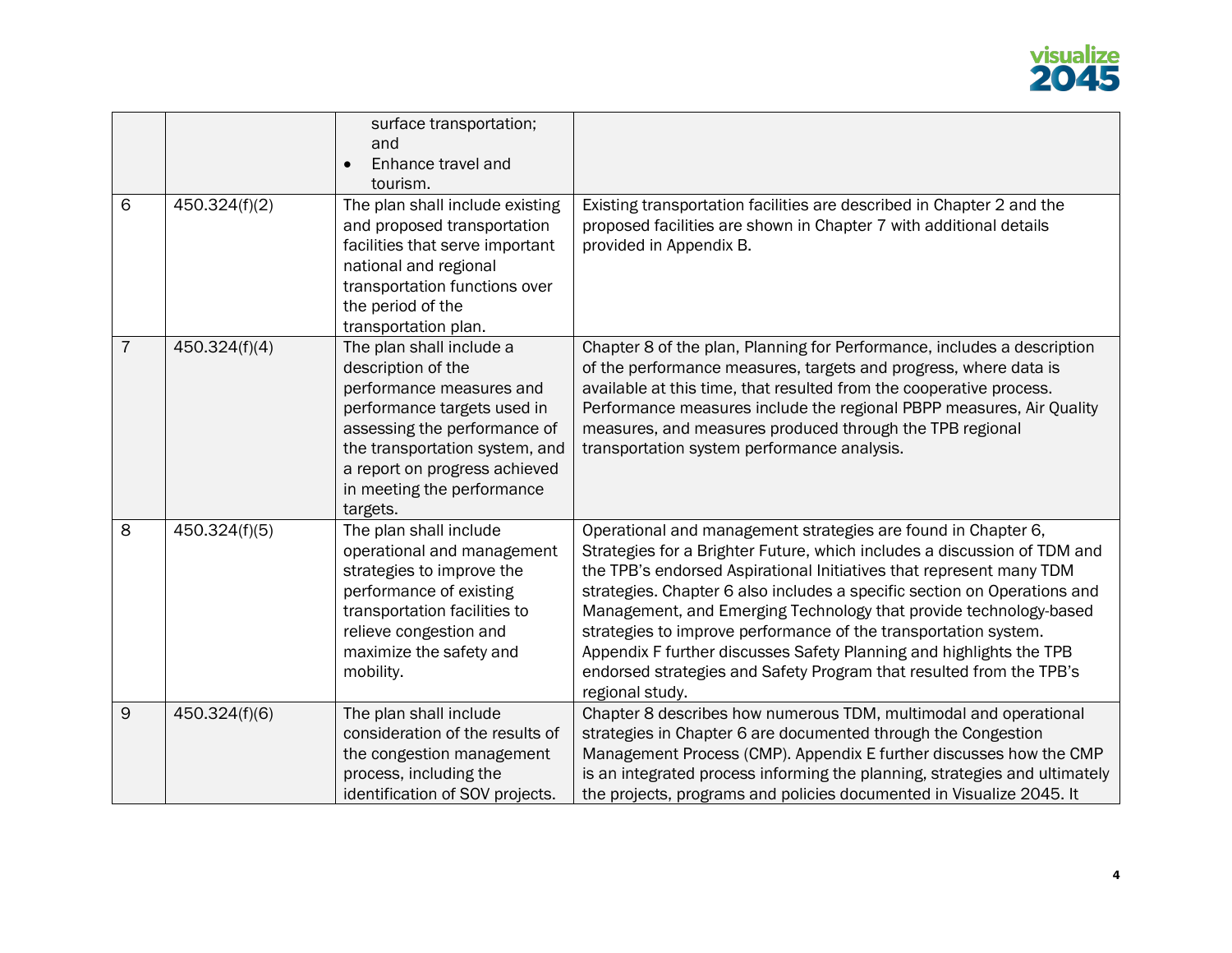## visualize<br>**2045**

|    |               |                                                                                                                                                                                                                                                                                                                                                         | clarifies this integration by reviewing the components of the CMP and<br>how they inform and are integrated into Visualize 2045.<br>When TPB member agencies submit new projects in response to the TPB<br>Technical Inputs Solicitation, they are required to indicate if the project is<br>an SOV project and respond to other questions regarding and confirming<br>the consideration of congestion management strategies. Forms are<br>required for SOV projects that add SOV capacity that do not meet<br>exemption criteria. The lists of projects and maps on pages 37 and 38 in<br>Chapter 7 identify all of the regionally significant projects in the Visualize<br>2045 update that will add capacity to the region's highways and arterial<br>roadways. The projects symbolized on the map as "New Road" or<br>"Widen/Improve Existing Road" will add capacity specifically for all<br>roadway users, including single-occupant vehicles. The Air Quality<br>Conformity Project Input Tables in Appendix B of the conformity report<br>provide greater detail on all new capacity being added to regionally<br>significant roadway segments as well as smaller secondary and urban<br>roads.                                                                                                  |
|----|---------------|---------------------------------------------------------------------------------------------------------------------------------------------------------------------------------------------------------------------------------------------------------------------------------------------------------------------------------------------------------|----------------------------------------------------------------------------------------------------------------------------------------------------------------------------------------------------------------------------------------------------------------------------------------------------------------------------------------------------------------------------------------------------------------------------------------------------------------------------------------------------------------------------------------------------------------------------------------------------------------------------------------------------------------------------------------------------------------------------------------------------------------------------------------------------------------------------------------------------------------------------------------------------------------------------------------------------------------------------------------------------------------------------------------------------------------------------------------------------------------------------------------------------------------------------------------------------------------------------------------------------------------------------------------------------------|
| 10 | 450.324(f)(7) | The plan shall include an<br>assessment of capital<br>investment and other<br>strategies to preserve the<br>existing and future<br>infrastructure, provide for<br>multimodal capacity increases<br>based on regional priorities<br>and needs, and reduce the<br>vulnerability of the existing<br>transportation infrastructure<br>to natural disasters. | Visualize 2045 accomplishes this requirement in a number of ways.<br>Chapter 7, Funding the Transportation System demonstrates the focus<br>on preservation (as 28 percent of the expenditures are slated for<br>maintaining the system in a state-of-good-repair). Multimodal capacity<br>increases account for 19 percent of the expenditures forecast in the<br>financial plan - Appendix A, (also summarized in Chapter 7). Chapter 2<br>discusses existing conditions and highlights environmental and equity<br>considerations in relation to the transportation system. Chapter 3<br>discusses the TPB's policy framework, and challenges and needs to<br>address to achieve the TPB's goals. The Strategies Chapter, including the<br>Aspirational Initiatives, (Chapter 6) speaks to regional priorities and<br>needs and strategies to address those needs. Chapter 6 has a<br>discussion 'Climate Change Mitigation and Resiliency' relating to TPB<br>planning activities to mitigate climate change and prepare for resiliency<br>and reliability of the transportation system - reducing the vulnerability of<br>transportation infrastructure to natural disasters under "Planning for<br>Resiliency." (climate mitigation and resiliency studies are summarized in<br>Appendix M and L). |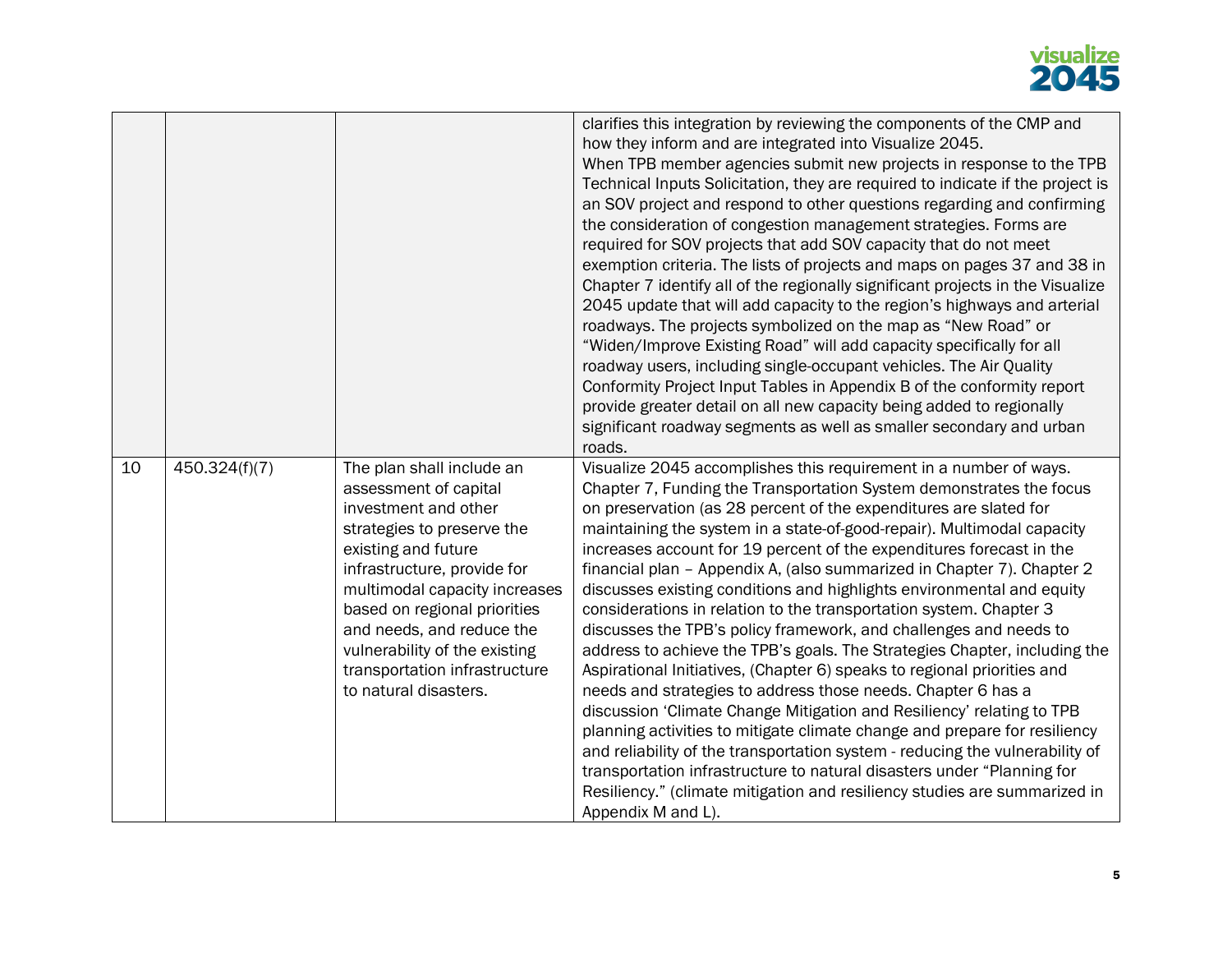

| 11 | 450.324(f)(8)  | The plan shall include<br>transportation and transit<br>enhancement activities,<br>including consideration of the<br>role that intercity buses may<br>play in reducing congestion,<br>pollution, and energy<br>consumption.                                                                                            | The 'Transit' section of Chapter 6, Strategies for a Brighter Future,<br>discusses the role of transit, including intercity buses and rail. The<br>financially constrained element (Chapter 7) includes transportation and<br>transit enhancement activities. Tables 7.2 and 7.7 summarize these<br>activities and is based on project sponsor responses to questions asked<br>in the December 2020 Technical Inputs Solicitation, project totals that<br>support, enhance or promote transit, including intercity bus. Individual<br>responses for each project are provided online at<br>https://www.mwcog.org/documents/2021/05/12/information-to-<br>support-board-action-on-the-update-to-visualize-2045-regional-and-<br>federal-policy-alignment-for-all-capital-projects-tpb-visualize-2045/ |
|----|----------------|------------------------------------------------------------------------------------------------------------------------------------------------------------------------------------------------------------------------------------------------------------------------------------------------------------------------|------------------------------------------------------------------------------------------------------------------------------------------------------------------------------------------------------------------------------------------------------------------------------------------------------------------------------------------------------------------------------------------------------------------------------------------------------------------------------------------------------------------------------------------------------------------------------------------------------------------------------------------------------------------------------------------------------------------------------------------------------------------------------------------------------|
| 12 | 450.324(f)(9)  | The plan shall include a<br>description of existing and<br>proposed transportation<br>facilities in sufficient detail<br>and include cost estimates.                                                                                                                                                                   | A description of existing and proposed transportation facilities is found in<br>Chapter 2 and Chapter 7, respectively. The TPB's financial plan includes<br>cost estimates for the existing and proposed transportation facilities<br>which is summarized in Chapter 7 with details in Appendix A.                                                                                                                                                                                                                                                                                                                                                                                                                                                                                                   |
| 13 | 450.324(f)(10) | The plan shall include a<br>discussion of types of<br>potential environmental<br>mitigation activities and<br>potential areas to carry out<br>these activities.                                                                                                                                                        | Chapter 6 has a discussion of potential environmental mitigation<br>activities which are further described in Appendix G.<br>Chapter 6 also includes a section "Climate Change Mitigation and<br>Resiliency," with related studies further documented in Appendix L and<br>M.                                                                                                                                                                                                                                                                                                                                                                                                                                                                                                                        |
| 14 | 450.324(g)     | The MPO shall consult, as<br>appropriate, with State and<br>local agencies responsible for<br>land use management,<br>natural resources,<br>environmental protection,<br>conservation, and historic<br>preservation concerning the<br>development of the<br>transportation plan. The<br>consultation shall involve, as | Environmental consultation and mitigation are described Chapter 6 and<br>an interactive on-line map allows for the comparison of transportation<br>plans and environmental -related data. Environmental consultation and<br>potential environmental mitigation activities are further described in<br>Appendix G.                                                                                                                                                                                                                                                                                                                                                                                                                                                                                    |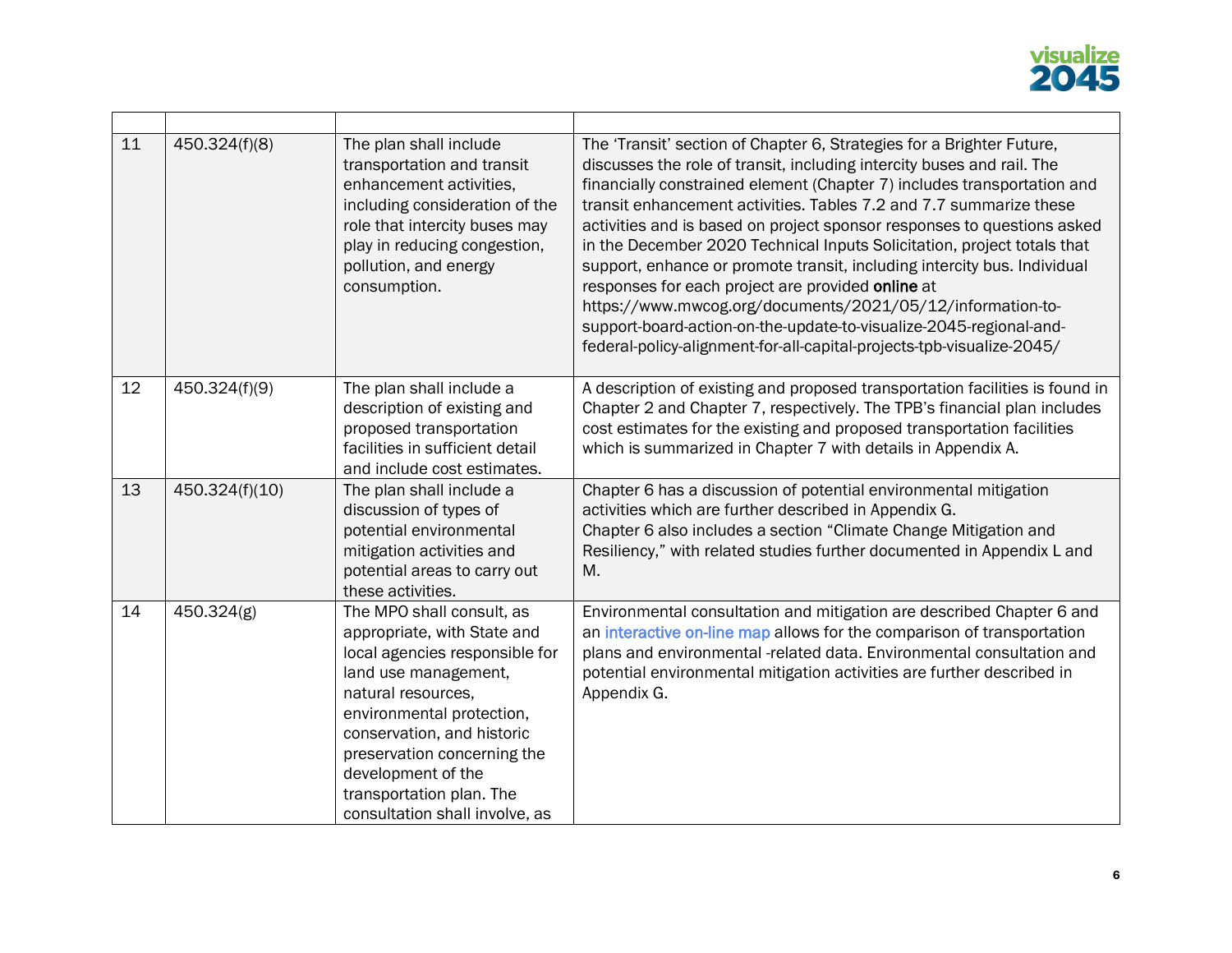

|    |                                                                    | appropriate, a comparison of<br>transportation plans with                                                                                                                                                                                                                                                                                                                                                                                                                                                   |                                                                                                                                                                                                                                                                                                                                                                                                                                                    |
|----|--------------------------------------------------------------------|-------------------------------------------------------------------------------------------------------------------------------------------------------------------------------------------------------------------------------------------------------------------------------------------------------------------------------------------------------------------------------------------------------------------------------------------------------------------------------------------------------------|----------------------------------------------------------------------------------------------------------------------------------------------------------------------------------------------------------------------------------------------------------------------------------------------------------------------------------------------------------------------------------------------------------------------------------------------------|
|    |                                                                    | State conservation plans or<br>maps, if available.                                                                                                                                                                                                                                                                                                                                                                                                                                                          |                                                                                                                                                                                                                                                                                                                                                                                                                                                    |
| 15 | 450.324 (f)(11)(i),<br>450.324 (f)(11)(ii),<br>450.324(f)(11)(iii) | The plan shall include a<br>financial plan that<br>demonstrates how the plan<br>can be implemented and<br>includes:<br>Cooperatively-developed<br>$\bullet$<br>estimates of costs and<br>revenue sources<br>reasonably expected to be<br>available to adequately<br>operate and maintain the<br>highways and public<br>transit (in "year of<br>expenditure dollars")<br>Recommendations on any<br>$\bullet$<br>additional financing<br>strategies to fund projects<br>and programs included in<br>the plan. | The financial plan includes cooperatively-developed costs and revenues<br>in year of expenditure dollars that are reasonably expected to be<br>available. The financial information is summarized in Chapter 7 and<br>details are provided in Appendix A. Recommendations can also be found<br>in Appendix A.                                                                                                                                      |
| 16 | 450.324(h)                                                         | The metropolitan<br>transportation plan should<br>integrate the priorities, goals<br>and strategies in the State's<br>Highway Safety plans and<br>Improvement programs, and<br>public transportation agency<br>safety plans.                                                                                                                                                                                                                                                                                | As documented in Chapter 8, the TPB's planning process, including PBPP<br>target setting, is closely coordinated with member state DOT's and<br>WMATA; these agencies' safety plans and programs are reflected in<br>discussions at the TPB's Transportation Safety and Public Transportation<br>Subcommittees. Chapter 6 includes information on safety planning.<br>Appendix F describes the TPB Safety Study and the new TPB Safety<br>Program. |
| 17 | 450.316(a)                                                         | The plan shall demonstrate<br>that stakeholders were given<br>the opportunity to comment<br>on the plan based on the                                                                                                                                                                                                                                                                                                                                                                                        | Stakeholders were given a number of opportunities to comment on the<br>plan and be involved in plan development as outlined in Chapter 5, which<br>was guided by the TPB's Public Participation Plan. In addition to the two<br>30-day public comment periods on the plan (Appendix I), the TPB did                                                                                                                                                |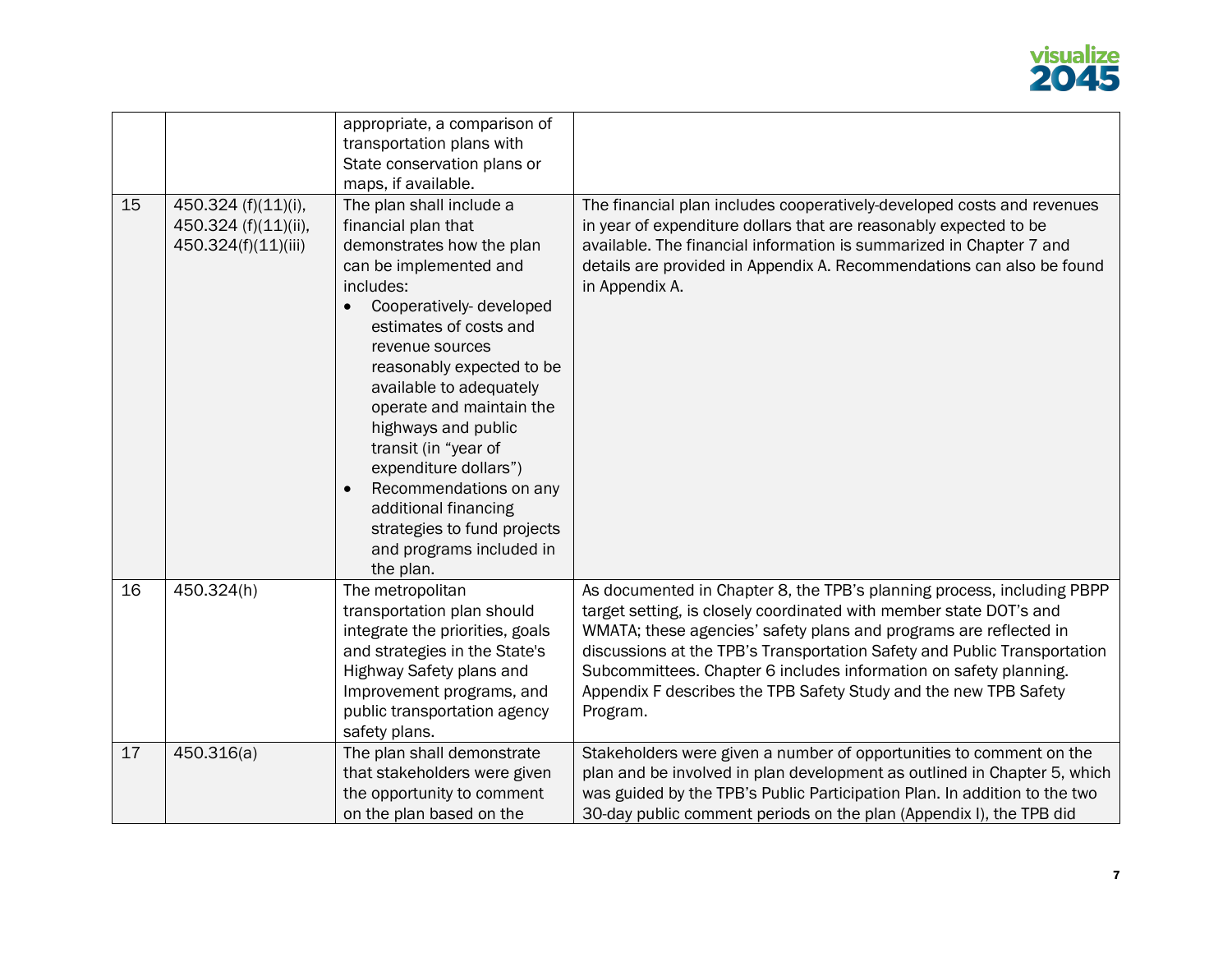## visualize<br>**2045**

|            | TPB's Public Participation<br>Plan; (Including                                                                                                                                                                                                                                                                                                                                                                                | extensive public outreach for Visualize 2045 in 2020 and 2021. Coined<br>as 'Voices of the Region' the TPB conducted a statistically significant                                                                                                                                                                                                                                                                   |
|------------|-------------------------------------------------------------------------------------------------------------------------------------------------------------------------------------------------------------------------------------------------------------------------------------------------------------------------------------------------------------------------------------------------------------------------------|--------------------------------------------------------------------------------------------------------------------------------------------------------------------------------------------------------------------------------------------------------------------------------------------------------------------------------------------------------------------------------------------------------------------|
|            | representatives of public<br>transportation employees,                                                                                                                                                                                                                                                                                                                                                                        | regionwide survey, a series of focus groups that targeted historically<br>under-represented populations and conducted an open event to gather                                                                                                                                                                                                                                                                      |
|            | public ports, freight shippers,<br>providers of freight<br>transportation services,<br>private providers of                                                                                                                                                                                                                                                                                                                   | input using a signs with QR-codes approach to "meet people where they<br>are". Two virtual forums to share information and answer questions<br>about the 2022 update to Visualize 2045 are scheduled for April 2022.                                                                                                                                                                                               |
|            | transportation (including<br>intercity bus operators,<br>employer-based commuting<br>programs, such as carpool<br>program, vanpool program,<br>transit benefit program,<br>parking cash out program,<br>shuttle program, or telework<br>program), representatives of<br>users of public transportation,<br>representatives of users of<br>pedestrian walkways and<br>bicycle transportation<br>facilities, representatives of | The TPB's comprehensive committee structure provides on-going<br>comment opportunities and coordination with many of the stakeholders<br>listed in this requirement. Committees provide key guidance on many of<br>the planning areas and strategies for Visualize 2045 (Chapter 6). The<br>TPB also conducts studies involving stakeholder interests such as<br>intercity buses (described in Chapter 6 as well). |
|            | the disabled).                                                                                                                                                                                                                                                                                                                                                                                                                |                                                                                                                                                                                                                                                                                                                                                                                                                    |
| 450.316(b) | In developing metropolitan<br>transportation plans and TIPs,<br>the MPO should consult with<br>agencies and officials<br>responsible for other planning<br>activities within the MPA that<br>are affected by transportation<br>(including State and local<br>planned growth, economic<br>development, tourism, natural<br>disaster risk reduction,<br>environmental protection,                                               | The TPB's committee and meeting structure and planning process are<br>organized to consult, coordinate and engage with planning for many<br>planning areas including but not limited to those required under<br>450.316(b).                                                                                                                                                                                        |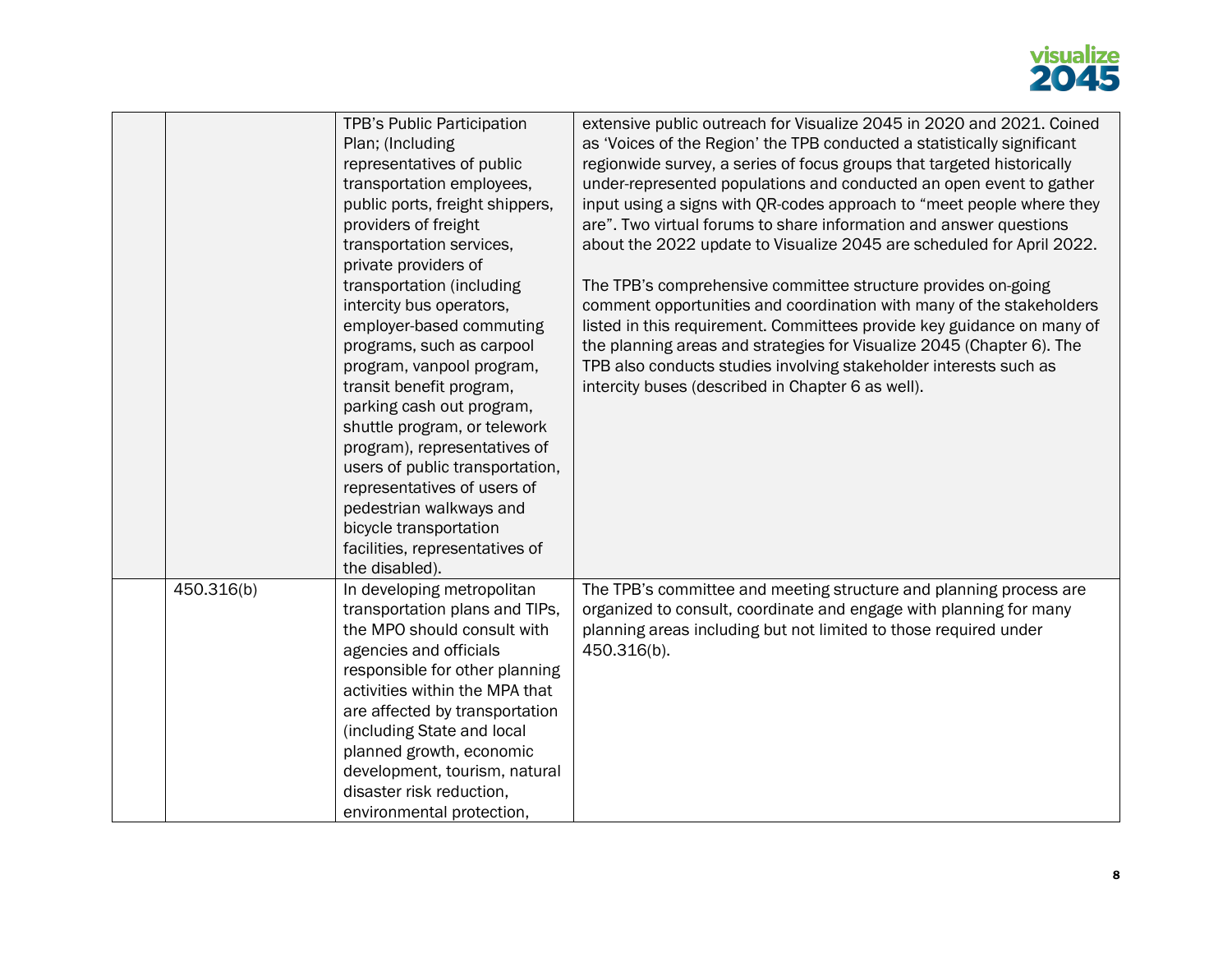

|    |                                                | airport operations, or freight<br>movements) or coordinate its<br>planning process (to the<br>maximum extent practicable)<br>with such planning activities.<br>In addition, the MPO shall<br>develop the metropolitan<br>transportation plans and TIPs<br>with due consideration of<br>other related planning<br>activities within the<br>metropolitan area, and the<br>process shall provide for the<br>design and delivery of<br>transportation services within<br>the area. |                                                                                                                                                                                                                                                                                                                                                                                                                                                                                                                                                                                                                                                                                                                                              |
|----|------------------------------------------------|--------------------------------------------------------------------------------------------------------------------------------------------------------------------------------------------------------------------------------------------------------------------------------------------------------------------------------------------------------------------------------------------------------------------------------------------------------------------------------|----------------------------------------------------------------------------------------------------------------------------------------------------------------------------------------------------------------------------------------------------------------------------------------------------------------------------------------------------------------------------------------------------------------------------------------------------------------------------------------------------------------------------------------------------------------------------------------------------------------------------------------------------------------------------------------------------------------------------------------------|
| 18 | 450.324(a),<br>450.306(b)(9)<br>450.306(b)(10) | The plan shall demonstrate<br>consultation with agencies<br>involved in a) tourism; b)<br>natural disaster risk reduction.                                                                                                                                                                                                                                                                                                                                                     | Agencies were given an opportunity to participate in the public comment<br>periods, the QR-code event, regular TPB meetings, and virtual public<br>forums (Phase 2). The TPB's work on travel and tourism is described in<br>Chapter 6. As part of the TPB Resiliency study, TPB staff conducted<br>outreach and held discussions with TPB member agency transportation<br>and resiliency planning staff. TPB staff gave presentations to and held<br>discussions with committees, including but not limited to the TPB's<br>Technical Committee, Systems Performance, Operations, and Technology<br>Subcommittee and the COG Transportation Emergency Preparedness<br>Committee (RESF-1) to consult on planning for natural risk reduction. |
| 19 | 450.324)(k)                                    | The plan was made readily-<br>available for public review in<br>electronically accessible<br>formats.                                                                                                                                                                                                                                                                                                                                                                          | The plan is made electronically available in a variety of ways. The<br>Visualize2045.org website provides key documents. A Visualize 2045<br>email list also provided periodic updates by email for stakeholders and<br>members of the public. The TPB News website, bi-monthly TPB News<br>email newsletter, and the use of social media helped keep the public<br>informed of key steps in the process and provided website links for more<br>details in electronically accessible formats.                                                                                                                                                                                                                                                |
| 20 | 450.316(a)(iii)                                | Visualization techniques were<br>used to describe the plan.                                                                                                                                                                                                                                                                                                                                                                                                                    | Beginning in 2010, the TPB made available to the public in an online,<br>searchable database of all the transportation projects and programs in                                                                                                                                                                                                                                                                                                                                                                                                                                                                                                                                                                                              |